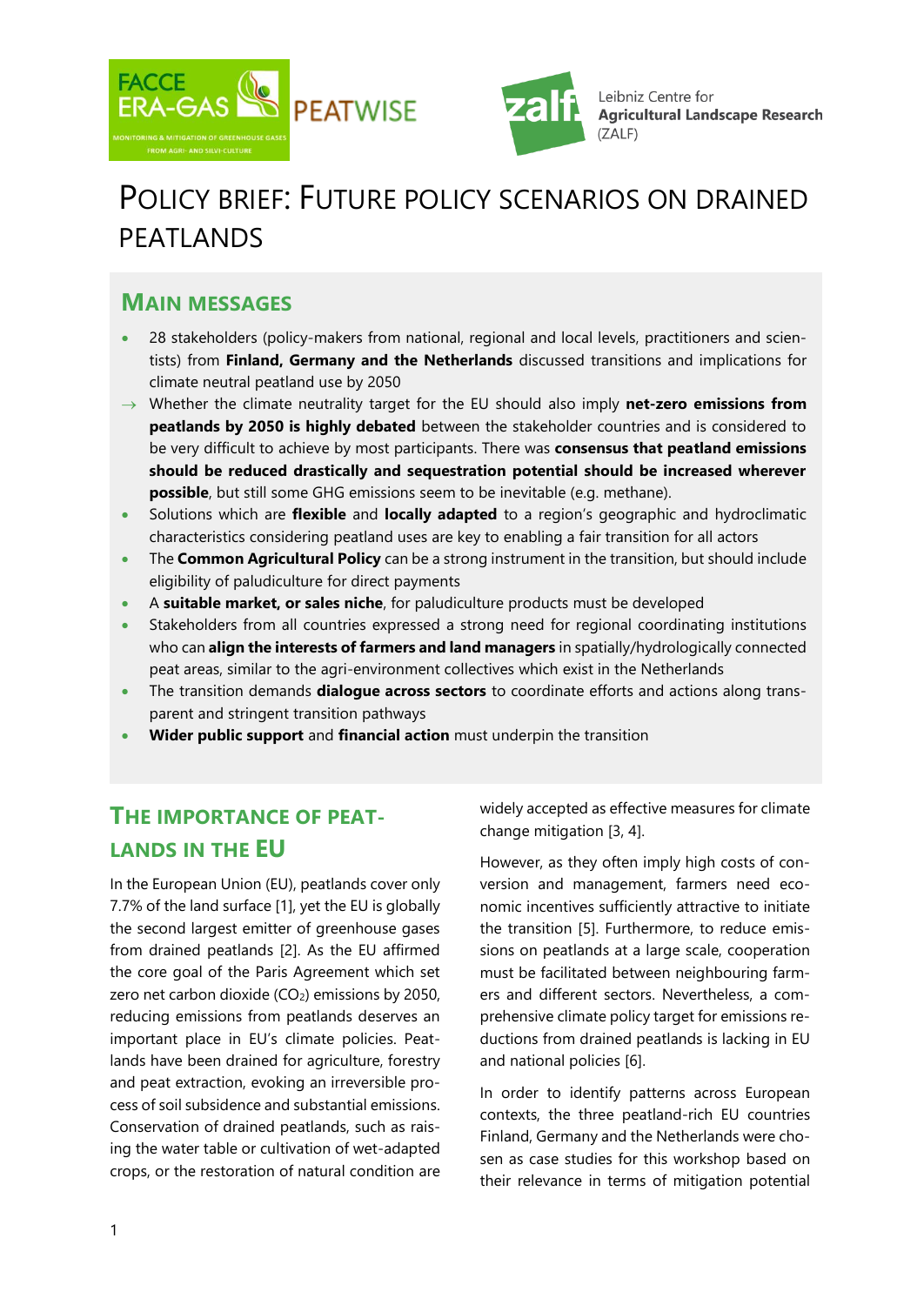on drained peatlands (Figure 1).

**Finland** is the second largest emitter for GHG from peatlands in the EU. More than half of the almost 10 million hectares of peatlands in Finland have been drained for forestry use. A smaller fraction of the peatlands is utilized as arable land, and 11% of the cultivated area is classified as peat soil [7].

**Germany** is the largest emitter of GHGs from peatlands in the EU. The outstanding position of Germany can be explained by the fact that more than 95% of German peatlands are drained and 80% of total are intensively used for agriculture, predominantly as grassland and arable land on sites with low groundwater tables [8], rest is used for forestry and peat extraction. They are responsible for 45 Mt  $CO<sub>2</sub>e$  (or 5 %) of the total annual emissions [9].

In the **Netherlands**, about 8% of the area of the land is covered by peat soils (about 290,000 ha), mainly drained and in use as grassland for dairy farming [10]. The peat soils are drained with a water table between 30 cm down to 100 cm below the surface. There is certain pressure to react to current peatland use, as it causes soil subsidence of, on average, 8mm annually and nutrient pollution.

16 stakeholders (national and regional governments, water authorities, farmers groups) and 12 researchers from these three countries joined an online workshop, organised and hosted by ZALF, in the context of the research project "**PEAT-WISE**" on 15.03.2021 to discuss current and future policies for sustainable peatland use. This policy brief outlines the mitigation measures in testing phases and provides recommendations based on the results from the workshop.

# **WHAT MIGHT THE TRANSITION PATHWAYS FOR PEATLANDS IN DIFFERENT EU COUNTRIES LOOK LIKE?**

The European Commission made a proposal for a legally binding target of net zero by 2050 as part of EU climate policy framework and the European Climate Law [11]. However, in the EU, emissions from peat soils are reported in the sector "land use, land-use change and forestry (LU-LUCF)", which is excluded from overall emission reduction target. LULUCF is only to preserve the net sink at its current strength (cf. "no-debit rule"), making insufficient incentives for reducing



**Figure 1: Different starting point for peatland in Finland, Germany and the Netherlands.**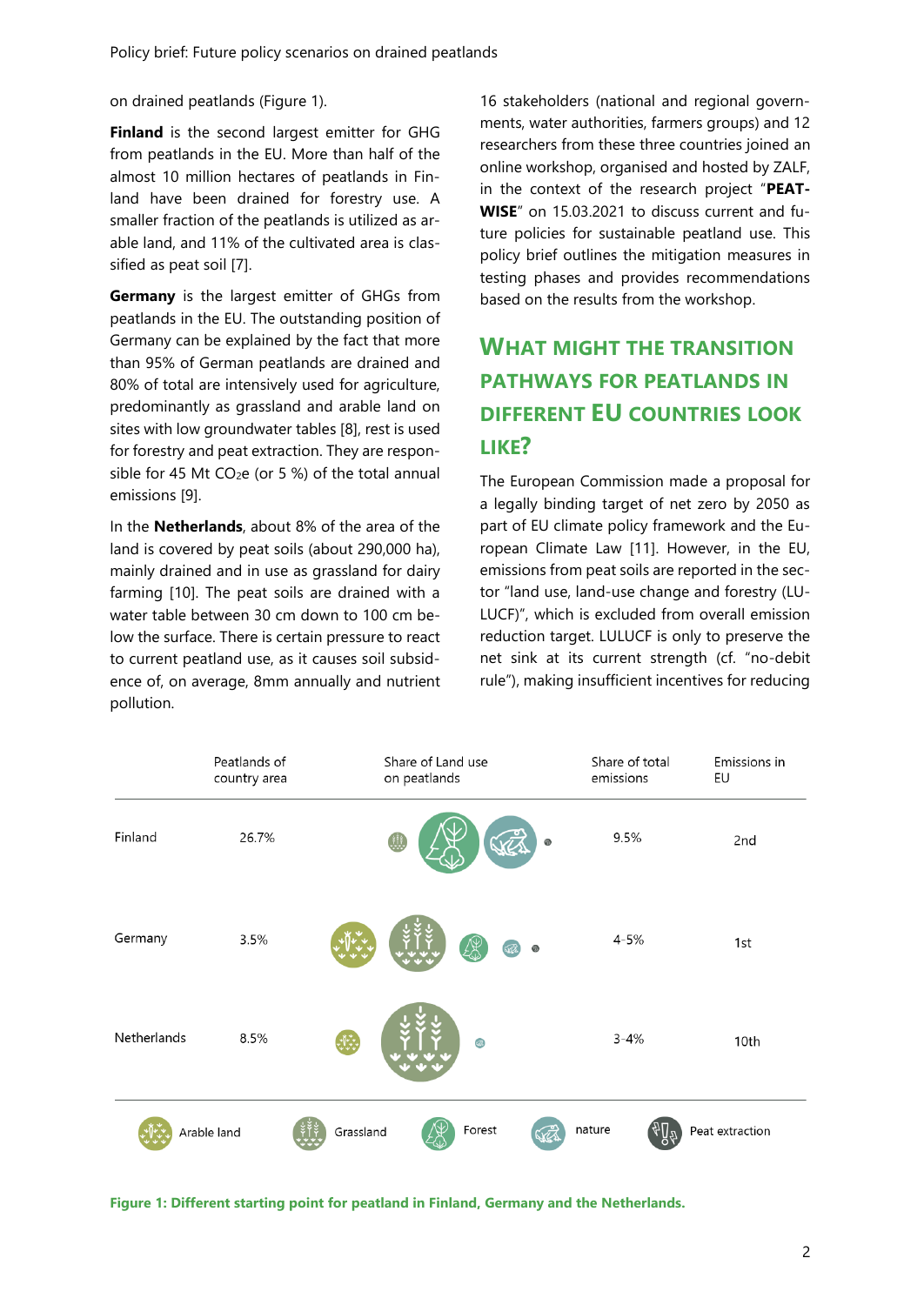peat-related emissions<sup>1</sup> [12]. The stake is high if peatlands can be better integrated into EU's 2030 Climate and Energy Framework and all Member State's climate action plans. But how to translate the ambition of EU climate target to peatlands is not clear.

Germany and the Netherlands have their "climate action plans" to substantiate carbon-neutrality (overall GHG emissions) until 2050 with interim targets for 55 % reduction by 2030 compared to 1990 levels [13, 14]. With a more ambitious target, the Finnish Government is committed to achieve carbon-neutrality by 2035. However, pathways for the land-use sector at a national level are rarely explored and the emission trajectories for peatlands remain largely unknown [8]. For example, Germany aims to make LULUCF an overall sink but does not set reduction targets.

Most participants from **Germany** consider the 2050 climate neutral target to imply climate neutral peatland  $(CO<sub>2</sub>$  emissions from peatlands are reduced to net zero) by 2050 and are determined to deliver. Most participants from the **Netherlands** disagree overall emission targets should be synonymous with emission reductions from peatlands. They were clear that peatland emissions have to be reduced drastically but net-zero might be impossible to achieve for technical, natural or management reasons. The opinions from **Finland** are divided. All participants acknowledge the high level of ambition and difficulty to achieve climate neutral peatland by 2050, especially Dutch participants who were rather pessimistic. But no alternative to compsensate peatlands for net-zero emissions can be provided. While stakeholders expect a decrease of intensively used drained peatlands in 2035 in all three countries, their anticipated pathways for the various mitigation measures (Table 1) are very different:

| anus                                |                                    |  |  |  |
|-------------------------------------|------------------------------------|--|--|--|
| <b>Mitigation measures</b>          | <b>Mitigation po-</b><br>tential   |  |  |  |
| Restoration/Renaturation            | Very high                          |  |  |  |
| Paludiculture                       | Moderate-very<br>high <sup>2</sup> |  |  |  |
| Raising water table on<br>grassland | Moderate <sup>3</sup>              |  |  |  |
| Conversion arable to<br>grassland   | $1 \text{ or } 4$                  |  |  |  |
| Grassland extensification           | Low <sup>5</sup>                   |  |  |  |
| Submerged drains                    | Low-moderate <sup>6</sup>          |  |  |  |
| Afforestation                       | Low-High <sup>7</sup>              |  |  |  |

**Table 1: Potential mitigation measures on peatlands**

The **Finnish** stakeholders estimate that the current structure of peatland use might remain but the management will be improved in a climatefriendly way. Half of the forestry can be managed with less intensive drainage. While agriculturally used peatland can be better preserved with no tillage, the main effect is to avoid wind and water erosion rather than emissions. However, using peatlands for food production might be unavoidable in areas of Finland where peat soil coverage is proportionally higher.

**German** stakeholders expects a proportional land use change by shifting arable land and

-

<sup>&</sup>lt;sup>1</sup> EU LULUCF sector as a whole is likely to remain a massive sink due to sequestration in forests. However, the sector is expected to become a net source already in 2020 (e.g. Germany) due to reduced sequestration in forests

<sup>&</sup>lt;sup>2</sup> Paludiculture can reduce annual greenhouse gas emissions by 90% but need to avoid unnecessarily large methane emissions. It depends on crop type and particularly and sensitively to water table level within a very narrow range.

<sup>&</sup>lt;sup>3</sup> It depends on how close to raise water table to surface.

<sup>4</sup> Recent data from Thünen Insititute (showed by Bärbel Tiemeyer in RRR 2021 conference) finds a clear distinction between emissions from arable land and grasslands (no tillage, less need for heavy machinery, CO2 storage in grass sods).

<sup>&</sup>lt;sup>5</sup> Extensification without raising water table has limited potential (Drösler et al., 2013). But it could be the first step for higher water table. However, like conversion arable to grassland, without a water table change, the effect could be very limited.

<sup>&</sup>lt;sup>6</sup> Subsoil irrigation by submerged drains failed to reduce the greenhouse gas emissions in the PEATWISE case study carried out as a large pilot on four dairy farms in the north of the Netherlands. Earlier case studies show limited effects of submerged drains on soil subsidence which can be translated to 0% to 15% emission reduction. Moderate effect (25% emission reduction), however, requires pressurized drains related rather than mechanic changes of the peat volume following irrigation.

 $<sup>7</sup>$  It depends on water table, harvesting, peatland type and nutrient level. If forest is clear cut and reforested without raising the</sup> water table, the potential could be low. Continuous cover forestry with adapted water table might have higher potentials.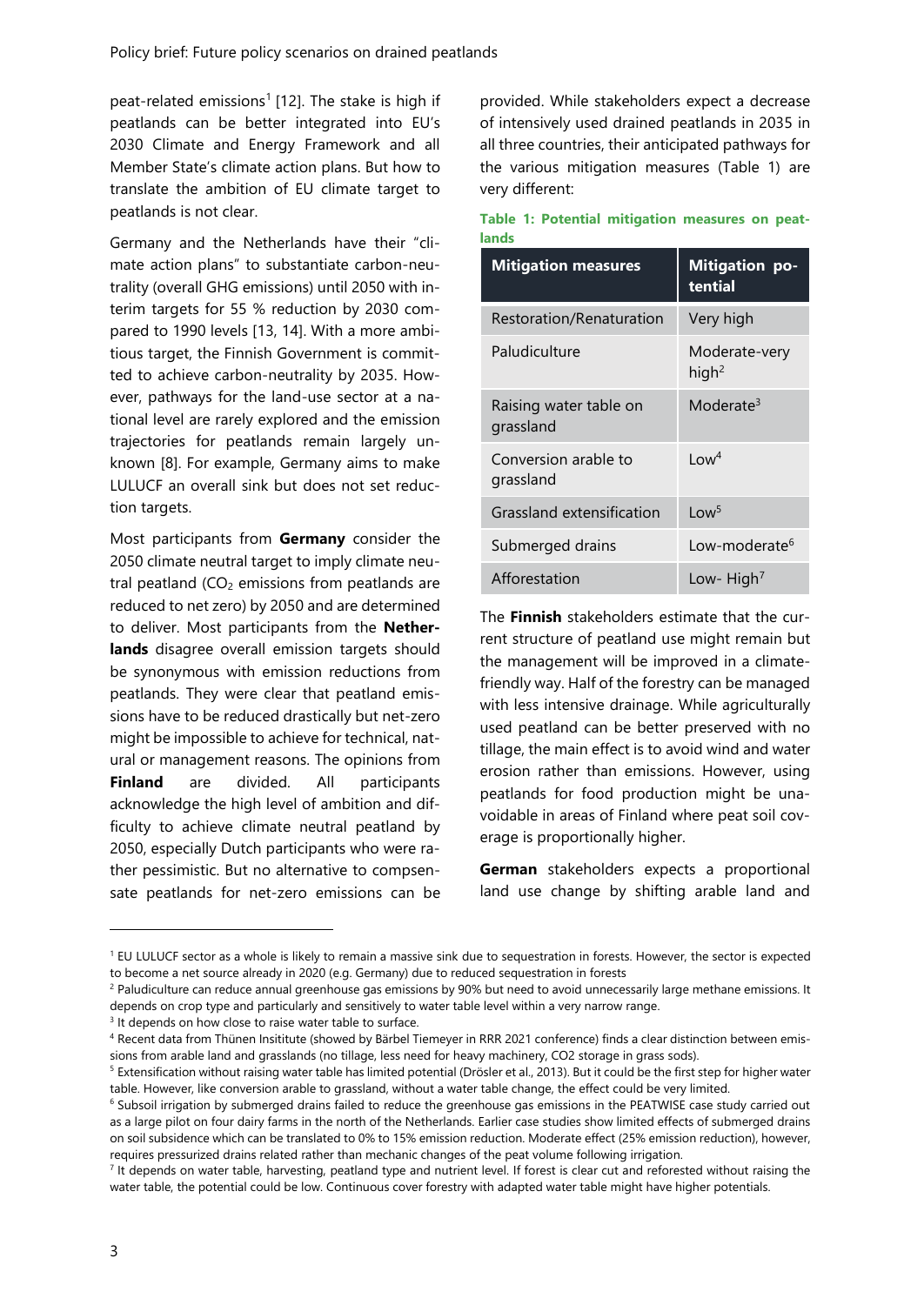grassland to nature, wet grassland and paludiculture. But the development of paludiculture is highly dependent on the income solutions for farmers. Submerged drains are not expected to play a big role.

In the **Netherlands**, stakeholders anticipate that peat meadows will be largely maintained due to the need for land to spread manure and their grass production, but will have better water regulation by submerged and pressurized drainage technologies. Also, some forms of paludiculture are expected to play a more prominent role if revenue models can be demonstrated to generate sufficient income for farmers. Midway targets for mitigation measures on peatlands also warranted discussion: representatives from the national government aimed to raise the water table on 50% of the peat area by 2035 while the water authority aimed for 100% by 2035. This calls for future, open discussions between sectors on the reasons for these contrasting goals.

Key issues emphasised by stakeholders from all countries for the transition pathways and mitigation measures:

- 1. Raising the water table (near to surface) is essential to minimize emissions and peat degradation, but also impedes drainage-based land use.
- 2. Technical constrains and legal aspects relating to water availability, pro-active water storage and management.
- 3. The transition needs political, public and consumer support.
- 4. Market accessibility for paludiculture products must be further developed.
- 5. If attractive revenue models and long term (10-15 years) compensation schemes can be presented, this will greatly motivate farmers and land managers to consider adopting mitigation measure.

### **POLICY INSTRUMENTS TO GOV-ERN PEATLANDS**

The **EU Common Agricultural Policy (CAP)** has a decisive effect on peatland use. Agriculture on peatlands should have different rules than agriculture on mineral soils and the loss of income

due to the difference should be compensated. However, points of conflict for climate mitigation were raised, such as the uncertain eligibility of **CAP payments** for wet-adapted crops and continued support for drainage based agriculture. A clear eligibility for paludiculture areas and wetadapted crops in CAP payments is a key prerequisite for enabling farmers to take up paludiculture and developing the market.

National level could use national money and several EU funds (European Agriculture Fund for Rural Development and European Regional Development Fund) to co-finance and implement **economic instruments** guiding towards sustainable use of peatlands. Many established measures (meadow bird programmes in the Netherlands, grassland extensification in Germany, perennial grasses in Finland) do not directly target the water table and should be refined to support the transition. One exception is ditch blocking in Brandenburg, Germany, but it has few participants and several challenges remain to be addressed.

**National policies and strategies** should play an increasing role for peatlands by creating legallybinding goals. The 2019 Dutch Climate Agreement explicitly states that the target for peat meadows is an emission reduction of around 1 Mt CO2e by 2030. However, this Climate Agreement has no juridical status and is fully based on voluntary cooperation of governments and stakeholders. In Germany, a government target agreement on peat soil protection is currently being drawn up [9]. If those national targets can gain juridical importance, they might give a strong signal for protecting peatlands and open additional financial streams (e.g. national climate fund) for peatland protection.

In addition to using EU co-funding, the national government can finance its own large-scale research projects (NOBV in the Netherlands), pilot projects (e.g. 4 paludi-pilots in Germany) and payment schemes. However, some participants expressed the need for established demonstration sites instead of more experimental pilot projects. Other **sectoral policies, such as water, nature, and property laws**, may also affect the ease or permission for implementation.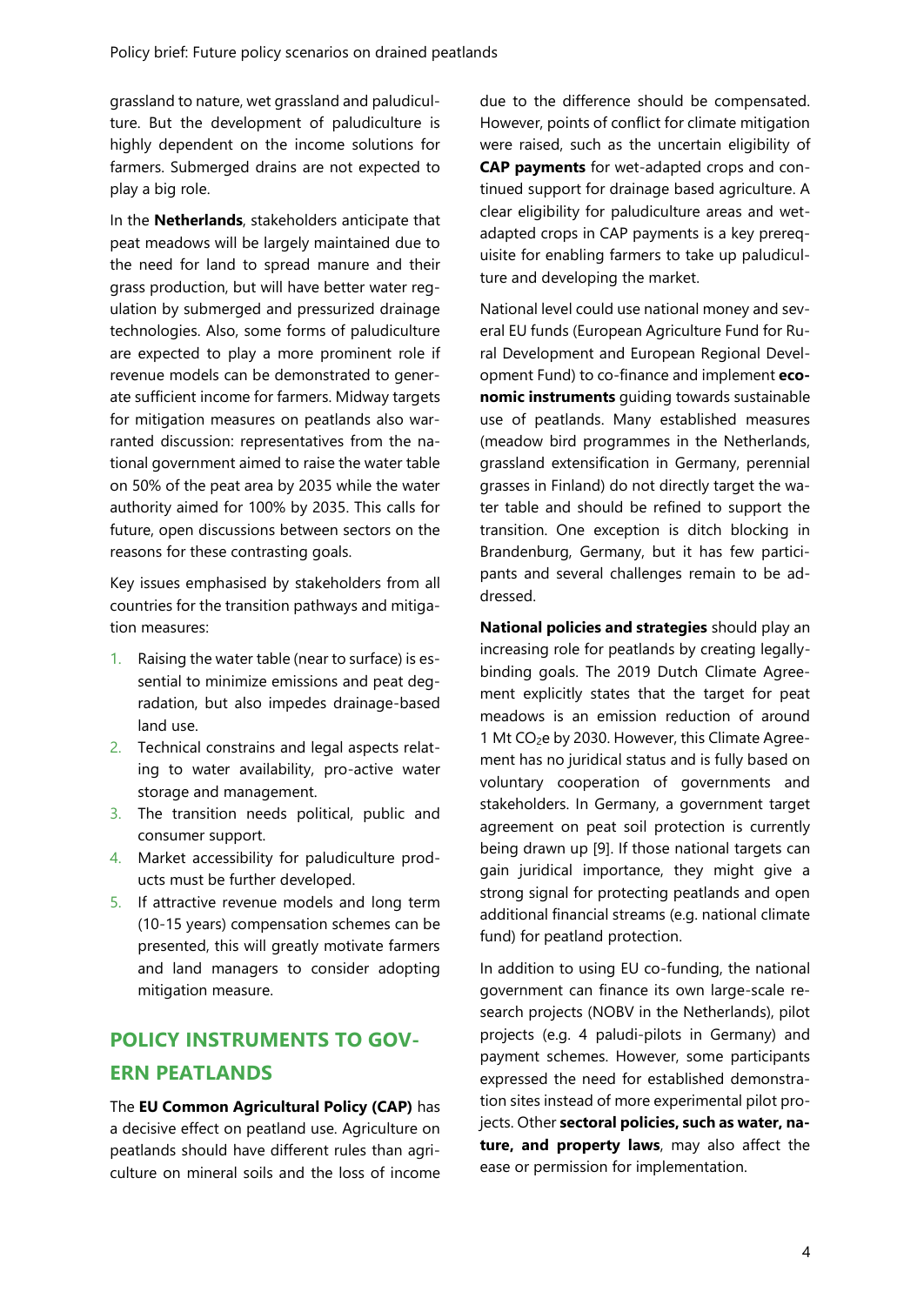While economic instruments can help the transition, on their own they are insufficient to achieve the ambitious climate target. It should be c**omplemented by regulation**, to deliver on phasing-out drainage-based agriculture. For example, the federal state Bavaria of Germany has recently prohibited deepening the ditch water table on peat soils. In Sweden, deepening the main canals hasn't been allowed for a long time.

## **A STRONG NEED FOR COORDI-NATING INSTITUTIONS**

There has been a growing discussion about the advantages of cooperative action to provide landscape-scale ecosystem services from agrienvironment payments [15]. In the Netherlands, agri-environmental management between farmers and land managers is coordinated by 40 collectives, each responsible for implementing measures within a specific region [16]. In the context of peatland management, measure implementation at the field level is insufficient to support the wider hydrological network and thus achieve effective climate mitigation at the landscape-level [3]. The participants discussed the desirability and feasibility of spatial coordination between peat sites in their countries, inspired by the Dutch collective model:

All countries acknowledged that it would be **beneficial** to have **regional coordinating institutions** who can align the interests of

farmers and land managers on peatlands in specific areas.

- Such institutions can play an important role in drafting mitigation options which are **flexible** and can be adapted depending on a region's geographic characteristics and specific peatland uses.
- **Locally adaptable programmes** were identified as key to enabling a fair transition for all actors if peatland management should occur at the **landscape-level.**
- **Cross-sectoral workshops** can assist in capacity building and knowledge transfer.
- Involvement of water management institu**tions**

## **CLIMATE NEUTRAL PEATLAND NEEDS US TO CHANGE LIFESTYLE**

The transition for peatland will not work by just replacing drainage-based agriculture by mitigation measures. The transition for peatland must be part of transitions to a climate neutral society with a circular bio-economy. The broad transitions require substantial changes in our lifestyles reducing demand for water, food and energy, e.g. diet, construction and transportation. Peatland policies need to foresee this tendency and simultaneously work together with solutions beyond climate mitigation measures, e.g. providing seed money to start building supply chains of both paludiculture biomass and carbon credits.

#### **POTENTIAL FUTURE TASKS FOR POLICY**

| EU                                                                                                                       | Finland             | Germany                                                                                                                                                                          | <b>Netherlands</b> |
|--------------------------------------------------------------------------------------------------------------------------|---------------------|----------------------------------------------------------------------------------------------------------------------------------------------------------------------------------|--------------------|
| Incorporating palu-<br>diculture into CAP<br>payments in pillar I<br>and pillar II eligibility                           | schemes<br>possible | Peatlands and paludiculture integrated in CAP strategic plans and<br>Create measures targeted specifically at raising water table where it is                                    |                    |
| Ambitious condition-<br>ality for peatlands by<br>good agricultural and<br>ecological conditions<br>(GAEC <sub>2</sub> ) |                     | Create remuneration taking ecosystem services into account<br>Inclusion of carbon farming into economic instruments<br>More advisory services on mitigation measures for farmers |                    |
| Enable long-term<br>funding perspectives                                                                                 |                     | More demonstration sites for mitigation measures and long-term studies                                                                                                           |                    |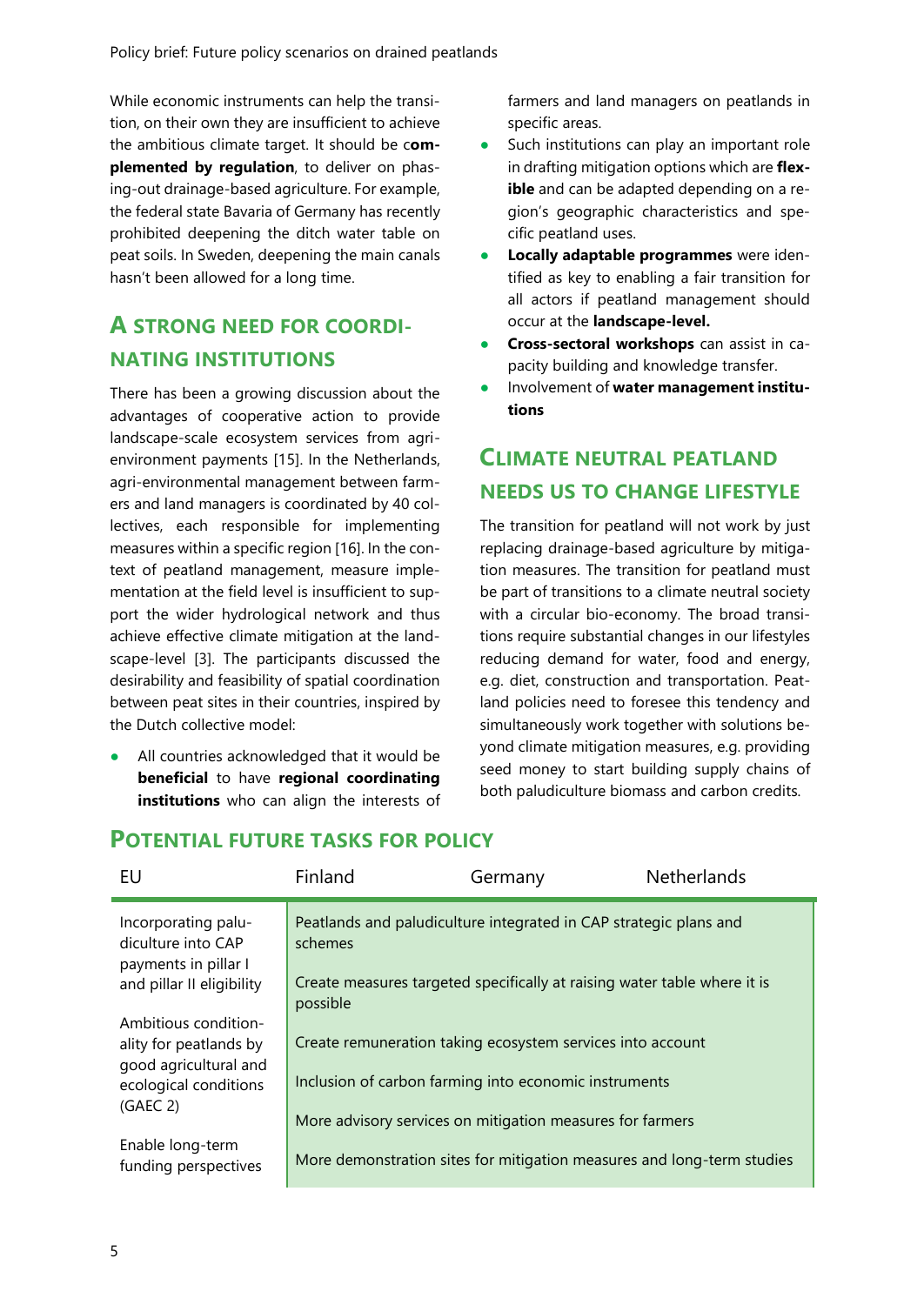Policy brief: Future policy scenarios on drained peatlands

| (10 years or more)<br>Increase cross-sectoral<br>interaction and com-<br>munications for rele-<br>vant stakeholders in<br>peatlands, and be-<br>tween countries<br>Including peatlands<br>prominently in 2030<br>climate & energy<br>framework and set<br>clear and ambitious<br>targets | Improve research on mitigation potentials of mitigation measures, espe-<br>cially related to site specific conditions<br>Cross-sectoral emissions trading to/from LULUCF sector<br>Present business perspectives and revenue models to farmers<br>Build-up local markets for products from rewetted land (e.g. pellets for<br>energy, building materials and horticultural substrates)<br>Engage the public to improve consumer support of products from peat-<br>lands with raised water table |                                                                                                                                                                                                                                                                                                                                                                                                                                                                                                         |                                                                                                                                                                    |  |
|------------------------------------------------------------------------------------------------------------------------------------------------------------------------------------------------------------------------------------------------------------------------------------------|-------------------------------------------------------------------------------------------------------------------------------------------------------------------------------------------------------------------------------------------------------------------------------------------------------------------------------------------------------------------------------------------------------------------------------------------------------------------------------------------------|---------------------------------------------------------------------------------------------------------------------------------------------------------------------------------------------------------------------------------------------------------------------------------------------------------------------------------------------------------------------------------------------------------------------------------------------------------------------------------------------------------|--------------------------------------------------------------------------------------------------------------------------------------------------------------------|--|
|                                                                                                                                                                                                                                                                                          | National targets of<br>emissions reduction<br>Set up regional coor-<br>dinating institutions<br>for land managers and<br>farmers on peatland<br>More flexibility on the<br>local level<br>Shift production from<br>peat soil to mineral<br>soil where possible                                                                                                                                                                                                                                  | National targets of<br>emissions reduction<br>Set up regional coor-<br>dinating institutions<br>for land managers and<br>farmers on peatland<br>Affected sectors<br>should work more<br>closely together<br>Adapt collective expe-<br>riences for agri-envi-<br>ronment payments<br>Improve the water tar-<br>geted measure in<br>Brandenburg to be<br>applicable to the land-<br>scape-scale<br>Advantageous public<br>procurement rules<br>and bio-economy pol-<br>icies for paludiculture<br>biomass | Open discussion be-<br>tween sectors about:<br>· submerged drainage<br>as a long-term solu-<br>tion<br>• midway targets for<br>mitigation measures<br>on peatlands |  |

#### **ACKNOWLEDGEMENTS**

We would like to thank all participants for their valuable contributions, particularly Merit van den Berg for her inputs on mitigation potentials of mitigation measures. In light of the COVID-19 outbreak, the workshop was switched to online formats. As a result, the duration and number of participants were largely restricted. In order to minimum the bias, the workshop had a heterogeneous group of participants from different sectors and governance levels. Nevertheless, no participant represents authorities responsible for climate damage, citizens and majors of large and flood prone cities, professional NGO's with climate focus and parties taking the stake for future generations. Therefore, we want to acknowledge that this policy brief is only the outcome of the workshop and does represent the full